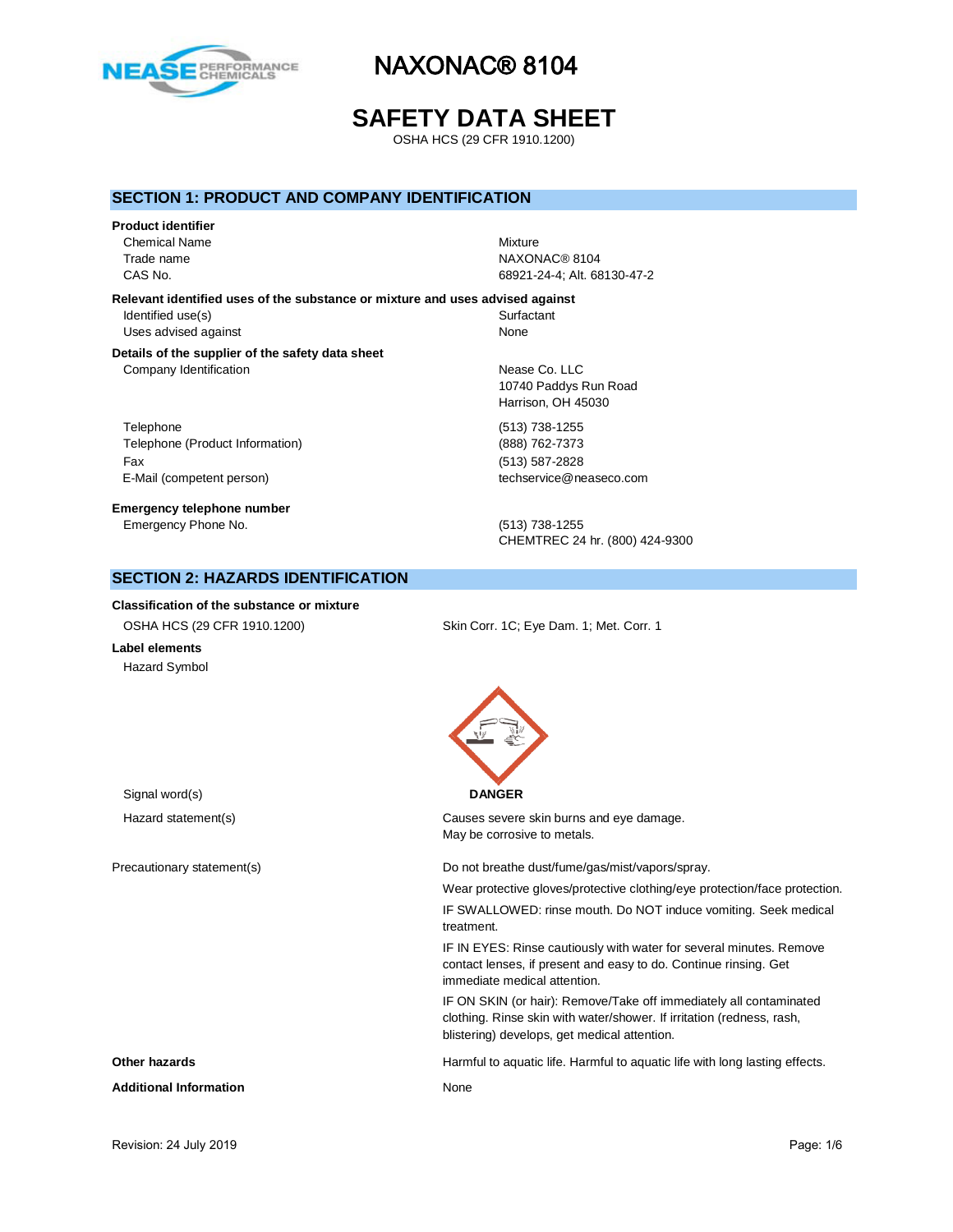

# **SECTION 3: COMPOSITION/INFORMATION ON INGREDIENTS**

| Hazardous ingredient(s)                           | $%$ W/W  | CAS No.                         | Hazard statement(s)                                                                                                             |
|---------------------------------------------------|----------|---------------------------------|---------------------------------------------------------------------------------------------------------------------------------|
| C6-12 Alkyl alcohol ethoxylate phosphoric<br>acid | >60%     | 68921-24-4 (ALT:<br>68130-47-2) | Causes severe skin burns and eye damage.                                                                                        |
| Alcohols, C6-C12, ethoxylated                     | $3 - 7%$ | 68439-45-2                      | Causes eye irritation.<br>Causes skin irritation.<br>Toxic to aquatic life.<br>Toxic to aquatic life with long lasting effects. |
| Orthophosphoric acid                              | $< 5\%$  | 7664-38-2                       | May be corrosive to metals.<br>Causes severe skin burns and eye damage.                                                         |

**Additional Information** – Substances in the product which may present a health or environmental hazard, or which have been assigned occupational exposure limits, are detailed below.

- Ethylene Oxide (CAS No. 75-21-8) - May accumulate in the head space of drums

### **SECTION 4: FIRST AID MEASURES**

| Description of first aid measures                                             |                                                                                                                                                                              |
|-------------------------------------------------------------------------------|------------------------------------------------------------------------------------------------------------------------------------------------------------------------------|
| <b>Inhalation</b>                                                             | Remove to fresh air and keep at rest in a position comfortable for breathing.<br>If breathing is laboured, administer oxygen. If symptoms occur obtain<br>medical attention. |
| <b>Skin Contact</b>                                                           | Wash affected skin with plenty of water. Remove contaminated clothing<br>immediately. If irritation (redness, rash, blistering) develops, get medical<br>attention.          |
| Eye Contact                                                                   | Rinse cautiously with water for several minutes. Remove contact lenses, if<br>present and easy to do. Continue rinsing. Get medical advice/attention.                        |
| Ingestion                                                                     | If ingested, rinse mouth. Do not induce vomiting. Seek medical treatment.                                                                                                    |
| Most important symptoms and effects, both<br>acute and delayed                | None                                                                                                                                                                         |
| Indication of any immediate medical attention<br>and special treatment needed | None                                                                                                                                                                         |

### **SECTION 5: FIRE-FIGHTING MEASURES**

| <b>Extinguishing media</b>                               |                                                                                                                                       |
|----------------------------------------------------------|---------------------------------------------------------------------------------------------------------------------------------------|
| -Suitable Extinguishing Media                            | Extinguish with waterspray, dry chemical, sand or carbon dioxide. Water<br>spray should be used to cool containers.                   |
| -Unsuitable Extinguishing Media                          | None anticipated.                                                                                                                     |
| Special hazards arising from the substance or<br>mixture | None anticipated.                                                                                                                     |
| <b>Advice for fire-fighters</b>                          | Fire fighters should wear complete protective clothing including self-<br>contained breathing apparatus. Avoid inhalation of vapours. |

# **SECTION 6: ACCIDENTAL RELEASE MEASURES**

| Personal precautions, protective equipment | Put on protective equipment before entering danger area. |
|--------------------------------------------|----------------------------------------------------------|
| and emergency procedures                   |                                                          |
| <b>Environmental precautions</b>           | Do not allow to enter drains, sewers or watercourses.    |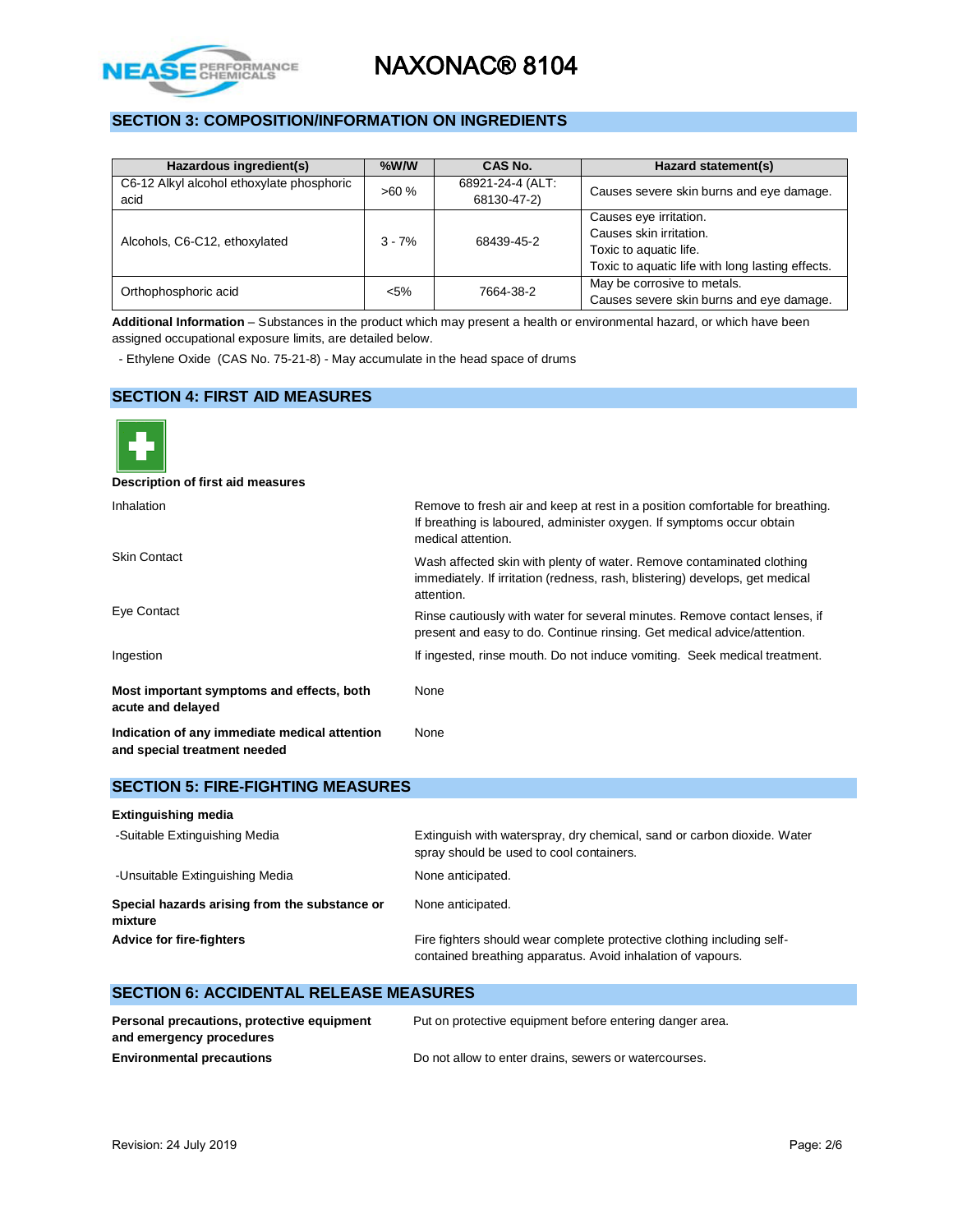

| Methods and material for containment and<br>cleaning up      | Contain spillages with sand, earth or any suitable adsorbent material.<br>Transfer to a container for disposal or recovery. Wash the spillage area with<br>water. Prevent liquid entering sewers, basements and any watercourses. |  |
|--------------------------------------------------------------|-----------------------------------------------------------------------------------------------------------------------------------------------------------------------------------------------------------------------------------|--|
| Reference to other sections<br><b>Additional Information</b> | None<br>None                                                                                                                                                                                                                      |  |
| <b>SECTION 7: HANDLING AND STORAGE</b>                       |                                                                                                                                                                                                                                   |  |

| <b>Precautions for safe handling</b>                         | Empty containers may contain residues. Do not use metal containers for<br>storage as the phosphoric acid will react with the metal to liberate<br>flammable hydrogen gas. Do not get in eyes, on skin, or on clothing. This              |
|--------------------------------------------------------------|------------------------------------------------------------------------------------------------------------------------------------------------------------------------------------------------------------------------------------------|
|                                                              | product may contain trace levels of Ethylene oxide (CAS No. 75-21-8),<br>which may accumulate in the head space of containers. Establish<br>monitoring systems for exposure assessment to comply with OSHA<br>standard 29 CFR 1910.1047. |
| Conditions for safe storage, including any incompatibilities |                                                                                                                                                                                                                                          |
| Atoraga Tamparatura.                                         | Do not freeze This product should be stored at a temperature greater than:                                                                                                                                                               |

#### **Conditions for safe storage, including any incompatibilities**

| -Storage Temperature    | Do not freeze. This product should be stored at a temperature greater than:<br>$20^{\circ}$ C (68 $^{\circ}$ F). |
|-------------------------|------------------------------------------------------------------------------------------------------------------|
| -Incompatible materials | Attacks many materials and clothing. Keep away from oxidising agents.<br>Keep container tightly closed and dry.  |
| Specific end use(s)     | Surfactant                                                                                                       |

# **SECTION 8: EXPOSURE CONTROLS/PERSONAL PROTECTION**

#### **Control parameters**

#### **Occupational exposure limits**

|                   |                | LTEL (8 hr TWA ppm) |                                   | STEL (ppm) |                    |       |
|-------------------|----------------|---------------------|-----------------------------------|------------|--------------------|-------|
| <b>SUBSTANCE.</b> | <b>CAS No.</b> | PEL (OSHA)          | <b>TLV (ACGIH)</b>                | PEL (OSHA) | <b>TLV (ACGIH)</b> | Note: |
| Phosphoric acid   | 7664-38-2      | ma/m <sup>3</sup>   | ma/m <sup>3<math>(T)</math></sup> | 3 ma/mª    | $3 \text{ ma/m}^3$ |       |
| Ethylene Oxide*   | $75-21-8$      | ppm                 | ppm                               | 5 ppm      | ----               |       |

 \* May accumulate in the headspace of drums. OSHA Action Level = 0.5 ppm as an 8-hour time-weighted average. Refer to OSHA 29 CFR 1910.1047.

protection to eyes. Full face shield.

#### **Recommended monitoring method** NIOSH 7908 (Non-Volatile Acids); NIOSH 1614 **Exposure controls**

Appropriate engineering controls **Appropriate engineering controls Local exhaust required.** 

#### **Personal protection equipment**

Eye/face protection The following to be used as necessary: Goggles giving complete



Skin protection (Hand protection/ Other) The following to be used as necessary:Gloves (Neoprene or Natural



Respiratory protection **No personal respiratory protective equipment normally required.** 



Thermal hazards Use gloves with insulation for thermal protection, when needed.

rubber). Chemical protection suit. Wear safety or chemical resistant shoes or boots. Check with protective equipment manufacturer's data.

Revision: 24 July 2019 **Page: 3/6** Page: 3/6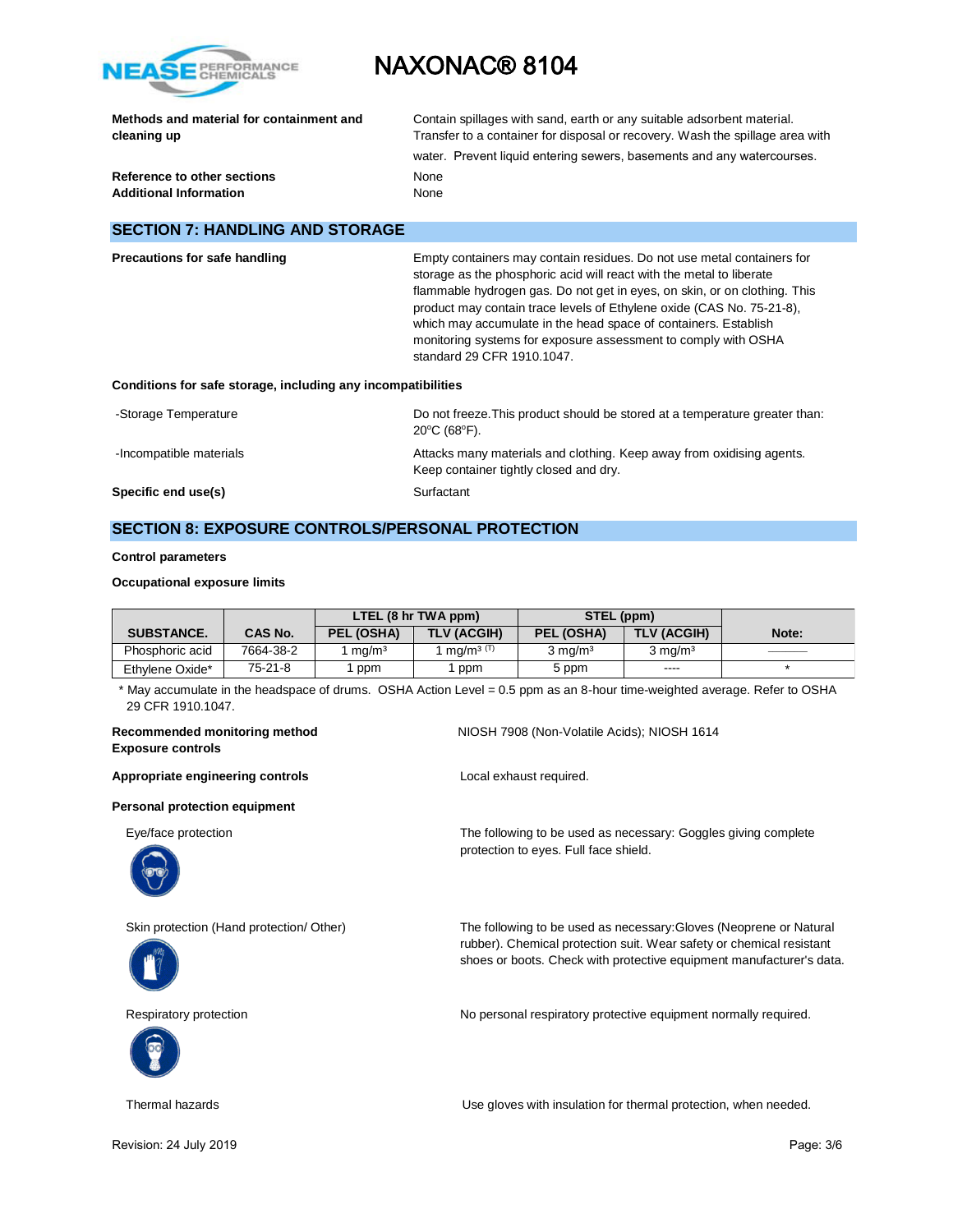



**Environmental Exposure Controls Do not allow to enter drains, sewers or watercourses.** 

### **SECTION 9: PHYSICAL AND CHEMICAL PROPERTIES**

**Information on basic physical and chemical properties**

| Appearance                               | Viscous liquid.    |
|------------------------------------------|--------------------|
| Colour                                   | Clear / Yellow     |
| Odour                                    | Mild               |
| Odour Threshold (ppm)                    | Not available.     |
| pH (Value)                               | < 2 (10% in Water) |
| Melting Point (°C) / Freezing Point (°C) | Not available.     |
| Boiling point/boiling range (°C):        | Not available.     |
| Flash Point (°C)                         | $>93.8$ (201 °F)   |
| Evaporation rate                         | ا>                 |
| Flammability (solid, gas)                | Not applicable.    |
| Explosive limit ranges                   | Not available.     |
| Vapour Pressure (Pascal)                 | Not available.     |
| Vapour Density (Air=1)                   | Not available.     |
| Density (g/ml)                           | ≈1.03 @ 20°C       |
| Solubility (Water)                       | Soluble.           |
| Solubility (Other)                       | Not available.     |
| Partition Coefficient (n-Octanol/water)  | Not available.     |
| Auto Ignition Temperature (°C)           | Not available.     |
| Decomposition Temperature (°C)           | Not available.     |
| Kinematic Viscosity (cSt) @ 40°C         | Not available.     |
| Explosive properties                     | Not explosive.     |
| Oxidising properties                     | Not oxidising.     |

**Other information Other information Not available.** 

### **SECTION 10: STABILITY AND REACTIVITY**

**Reactivity Reactivity Stable under normal conditions.** Stable under normal conditions. **Chemical stability** Stable. **Possibility of hazardous reactions None anticipated.** None anticipated. **Conditions to avoid Incompatible materials. Conditions to avoid Incompatible materials Incompatible materials Strong.oxidizers and strong bases** 

Hazardous Decomposition Product(s) **Carbon monoxide, carbon dioxide**, phosphorous compounds

### **SECTION 11: TOXICOLOGICAL INFORMATION**

**Exposure routes:** Inhalation**,** Skin Contact**,** Eye Contact

#### **Substances in preparations / mixtures**

Polyoxyethylene monooleyl ether phosphate (CAS No. 68921-24-4 (ALT: 68130-47-2) - By analogy with similar materials:

| <b>Acute toxicity</b>         | Oral: LD50 $>$ 2500 mg/kg-bw                       |
|-------------------------------|----------------------------------------------------|
| <b>Irritation/Corrosivity</b> | Causes serious eye damage. Causes skin irritation. |
| <b>Sensitization</b>          | No information available                           |
| <b>Repeated dose toxicity</b> | No information available                           |
| Carcinogenicity               | No information available                           |
|                               |                                                    |

| <b>NTP</b> | <b>IARC</b> | <b>ACGIH</b> | <b>OSHA</b> | <b>NIOSH</b> |
|------------|-------------|--------------|-------------|--------------|
| No.        | No.         | No.          | No.         | No.          |

**Mutagenicity Mutagenicity No** information available **Toxicity for reproduction No information available** 

Alcohols, C6-C12, ethoxylated (CAS No. 68439-45-2) - By analogy with similar materials:

**Acute toxicity Acute toxicity Oral: LD50 > 2500 mg/kg** Dermal: LD50 > 1,000 mg/kg **Irritation/Corrosivity Causes eye irritation.** Causes skin irritation. **Sensitization Sensitization No information available**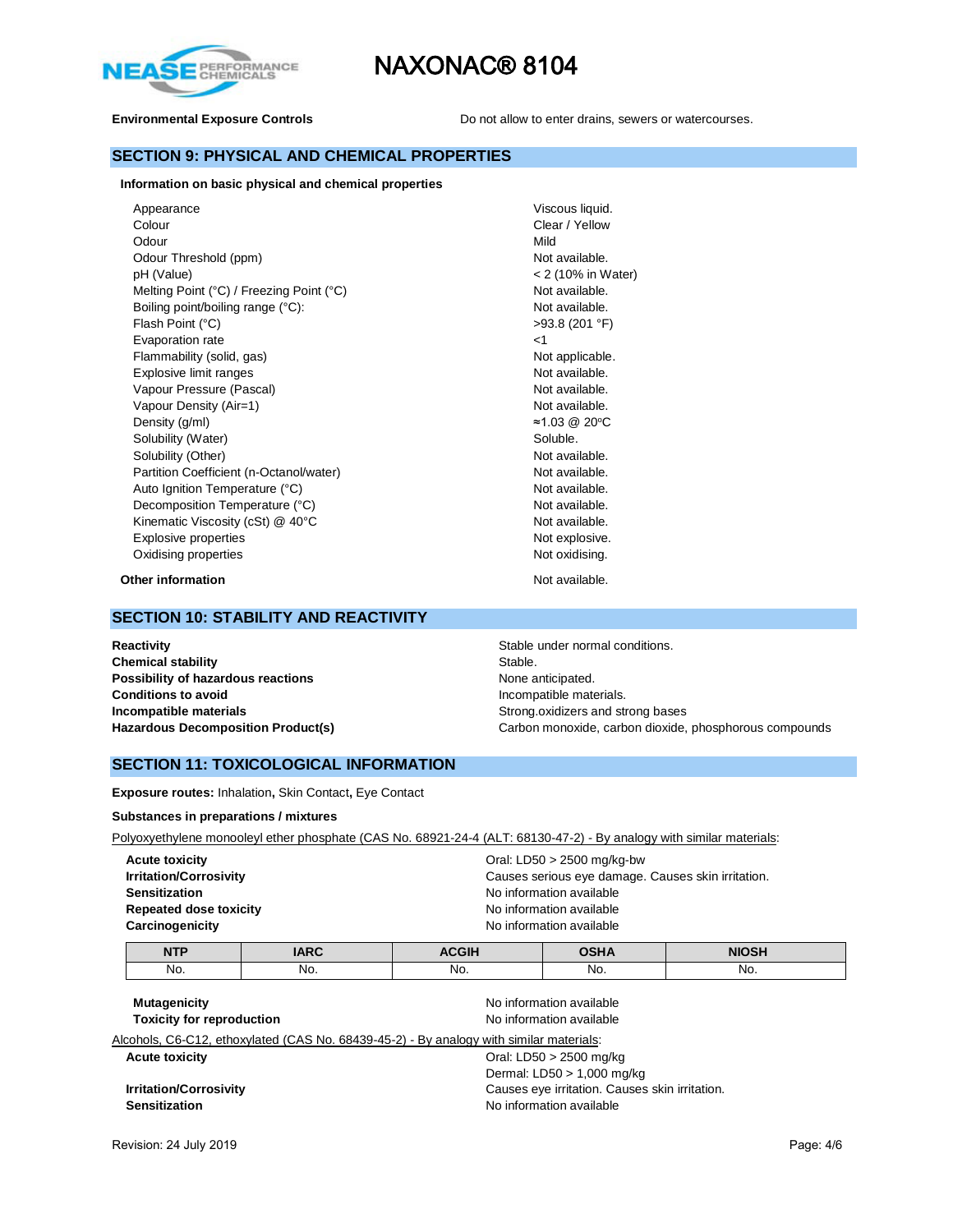

| Repeated dose toxicity<br>No information available<br>Carcinogenicity<br>No information available                                                           |             |                                                                                                                     |             |              |
|-------------------------------------------------------------------------------------------------------------------------------------------------------------|-------------|---------------------------------------------------------------------------------------------------------------------|-------------|--------------|
| <b>NTP</b>                                                                                                                                                  | <b>IARC</b> | <b>ACGIH</b><br><b>OSHA</b><br><b>NIOSH</b>                                                                         |             |              |
| No.                                                                                                                                                         | No.         | No.                                                                                                                 | No.         | No.          |
| <b>Mutagenicity</b><br>No information available<br><b>Toxicity for reproduction</b><br>No information available<br>Orthophosphoric acid (CAS No. 7664-38-2) |             |                                                                                                                     |             |              |
| <b>Acute toxicity</b>                                                                                                                                       |             | Oral: $LD50 = 2600$ mg/kg-bw<br>Inhalation: LC50 (1 hour) = $3846$ mg/m <sup>3</sup> (rabbit; mice; guinea<br>pigs) |             |              |
| <b>Irritation/Corrosivity</b><br><b>Sensitization</b><br><b>Repeated dose toxicity</b><br>Carcinogenicity                                                   |             | Corrosive (Skin and Eyes)<br>Not available.<br>NOAEL (42-54 days) $<$ 250 mg/kg (rat)<br>No information available   |             |              |
| <b>NTP</b>                                                                                                                                                  | <b>IARC</b> | <b>ACGIH</b>                                                                                                        | <b>OSHA</b> | <b>NIOSH</b> |
| No.                                                                                                                                                         | No.         | No.                                                                                                                 | No.         | No.          |

**Mutagenicity** There is no evidence of mutagenic potential. **Toxicity for reproduction**  $NOAEL = 500 \text{ mg/kg (rat)}$ 

This product may contain trace levels of Ethylene oxide (CAS No. 75-21-8), which may accumulate in the head space of containers. Establish monitoring systems for exposure assessment to comply with OSHA standard 29 CFR 1910.1047. Ethylene oxide is a known human carcinogen by NTP and a suspected human carcinogen by ACGIH**®**.

# **SECTION 12: ECOLOGICAL INFORMATION**

Toxicity - Substances in preparations / mixtures

#### C6-12 Alkyl alcohol ethoxylate phosphoric acid (CAS No. 68921-24-4 (ALT: 68130-47-2):

| Short term<br>Long Term                                                                 | No data<br>No data.                                      |
|-----------------------------------------------------------------------------------------|----------------------------------------------------------|
| Persistence and degradability                                                           | No data                                                  |
| Bioaccumulative potential                                                               | No data.                                                 |
| Mobility in soil                                                                        | Not determined                                           |
| Results of PBT and vPvB assessment                                                      | Not available.                                           |
| Other adverse effects                                                                   | None known.                                              |
| Alcohols, C6-C12, ethoxylated (CAS No. 68439-45-2) - By analogy with similar materials: |                                                          |
| Short term                                                                              | LC50 (96 hour) = 9.4 mg/l ( <i>Pimephales promelas</i> ) |
|                                                                                         | $C50/48$ hour) $-14.4$ mall (Danhnia magna)              |

|                                                            | $L$ C <sub>2</sub> U (46 hour) = 14.4 mg/l (Daphina magna) |
|------------------------------------------------------------|------------------------------------------------------------|
| Long Term                                                  | No data.                                                   |
| Persistence and degradability<br>Bioaccumulative potential | Readily biodegradable.<br>No data.                         |
| Mobility in soil                                           | Not determined                                             |
| Results of PBT and vPvB assessment                         | Not available.                                             |
| Other adverse effects                                      | None known.                                                |

# **SECTION 13: DISPOSAL CONSIDERATIONS**

| Waste treatment methods       | Disposal should be in accordance with local, state or national legislation.<br>Consult an accredited waste disposal contractor or the local authority for<br>advice. |
|-------------------------------|----------------------------------------------------------------------------------------------------------------------------------------------------------------------|
| <b>Additional Information</b> | None known.                                                                                                                                                          |